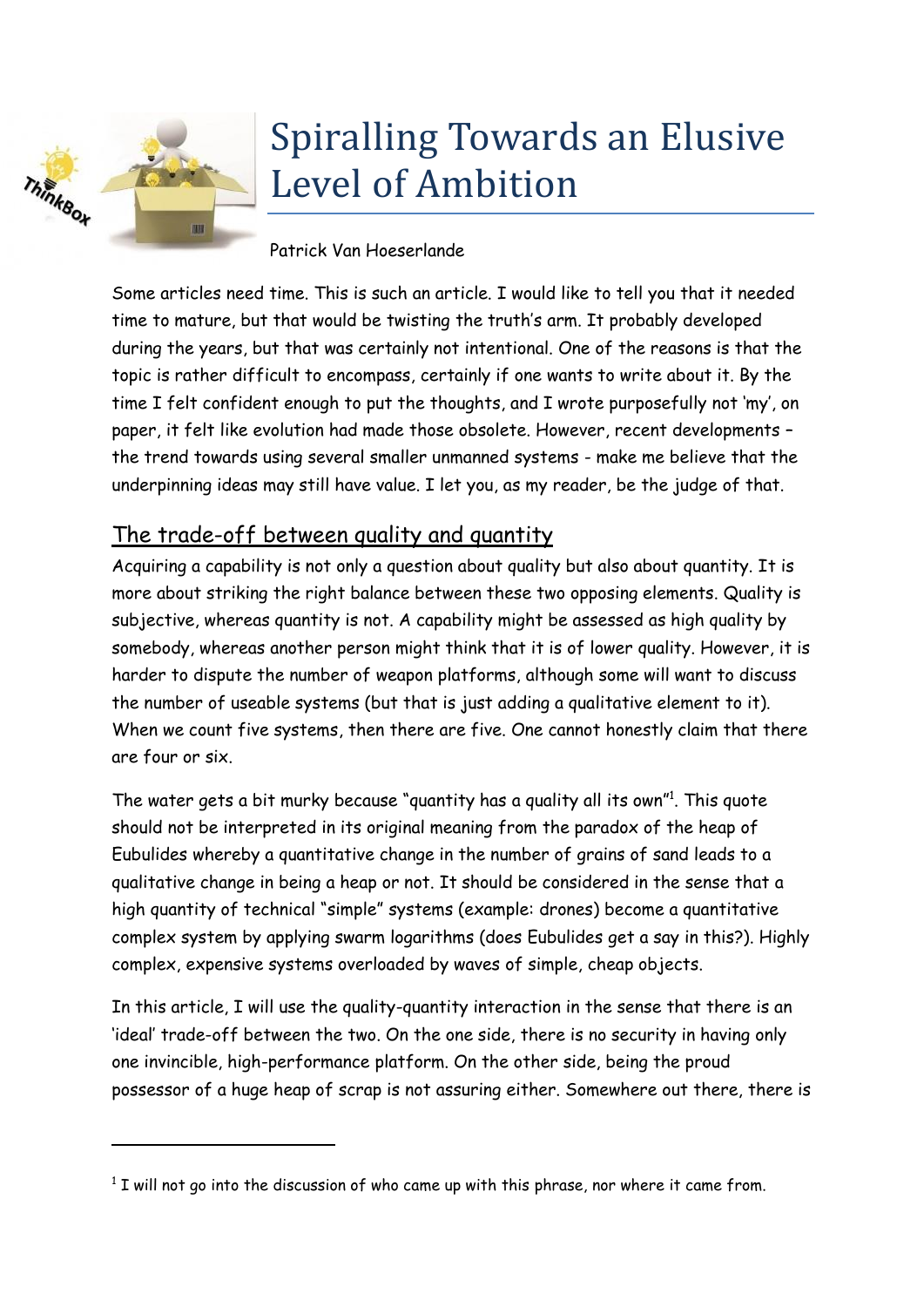an optimum equilibrium between the two, although I suspect that there will be multiple, optimal combinations. There is not only one.

To make things even more complex, acquiring capabilities is a dynamic given. It takes a long time to go from the initial concept to full implementation. In that period the environment and possibilities might change that much that (part of) the new capability is already outdated. As Donald Rumsfeld has said: "You go to war with the army you have, not the army you might want or wish to have at a later time." You aim at having on the moment of truth the better capabilities in enough quantity. At that moment and not earlier of in some near future.

Ti: Time to develop and implement



*Figure 1: A simplification of the capability life in a changing environment.*

The goal of capability development and transformation is to deliver affordable, economical capabilities that meet evolving requirements within the appropriate timeframe. In a stable environment, it is possible to spend a lot of time to develop and implement the capabilities (Ti) that will satisfy the expectations for a long time (Tu + Tr). It is also possible to take full advantage of the economies of scale by purchasing large quantities of similar equipment.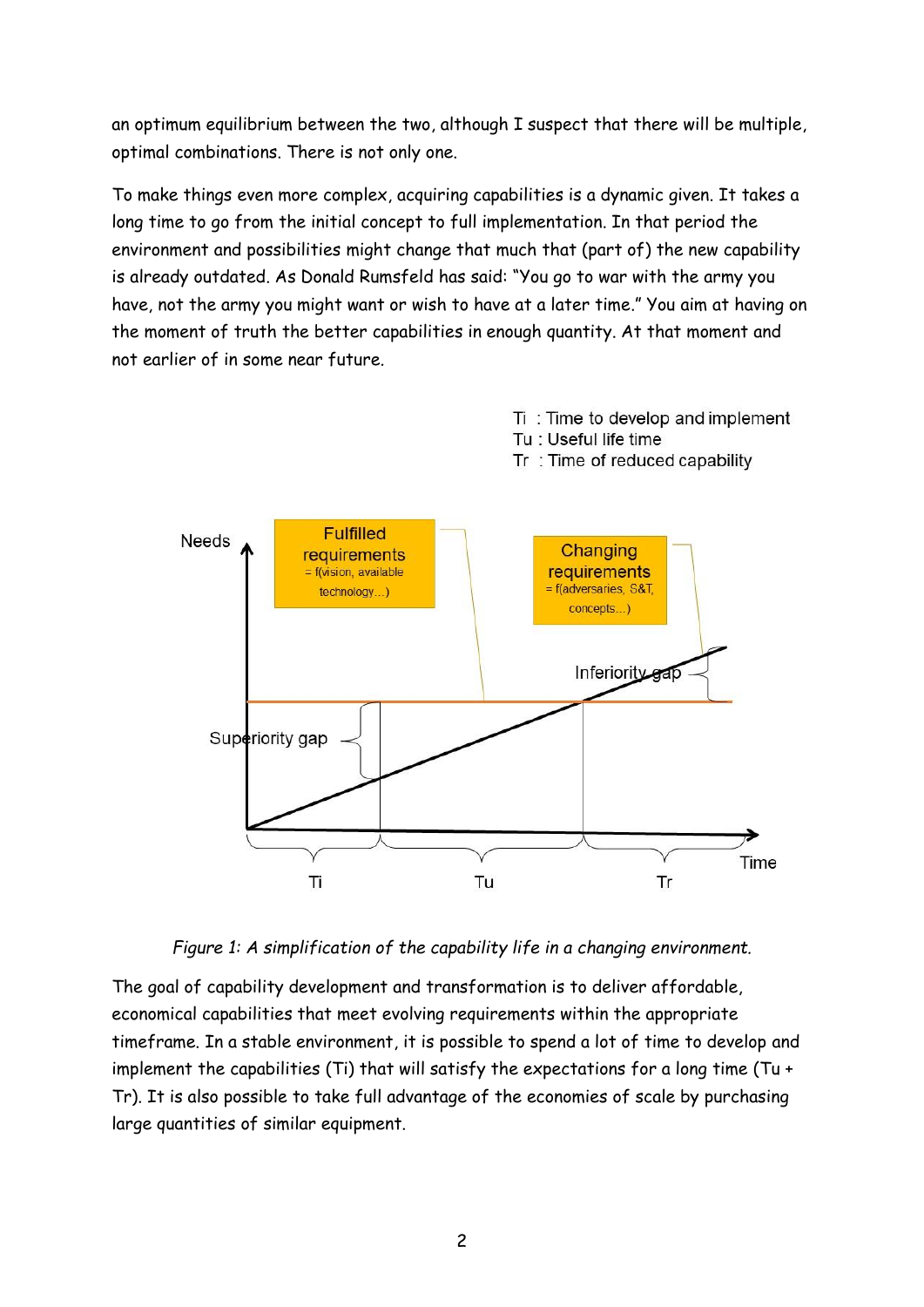

*Figure 2: A simplification of the capability life in an accelerating environment.*

However, in our current times rapidly evolving environment with an ever-increasing speed of change, this approach very quickly results in out-dated capacities too late available. Another approach is required.



*Figure 3: A reduction of the delivery time (Ti) leads to a longer useful lifetime (Tu).*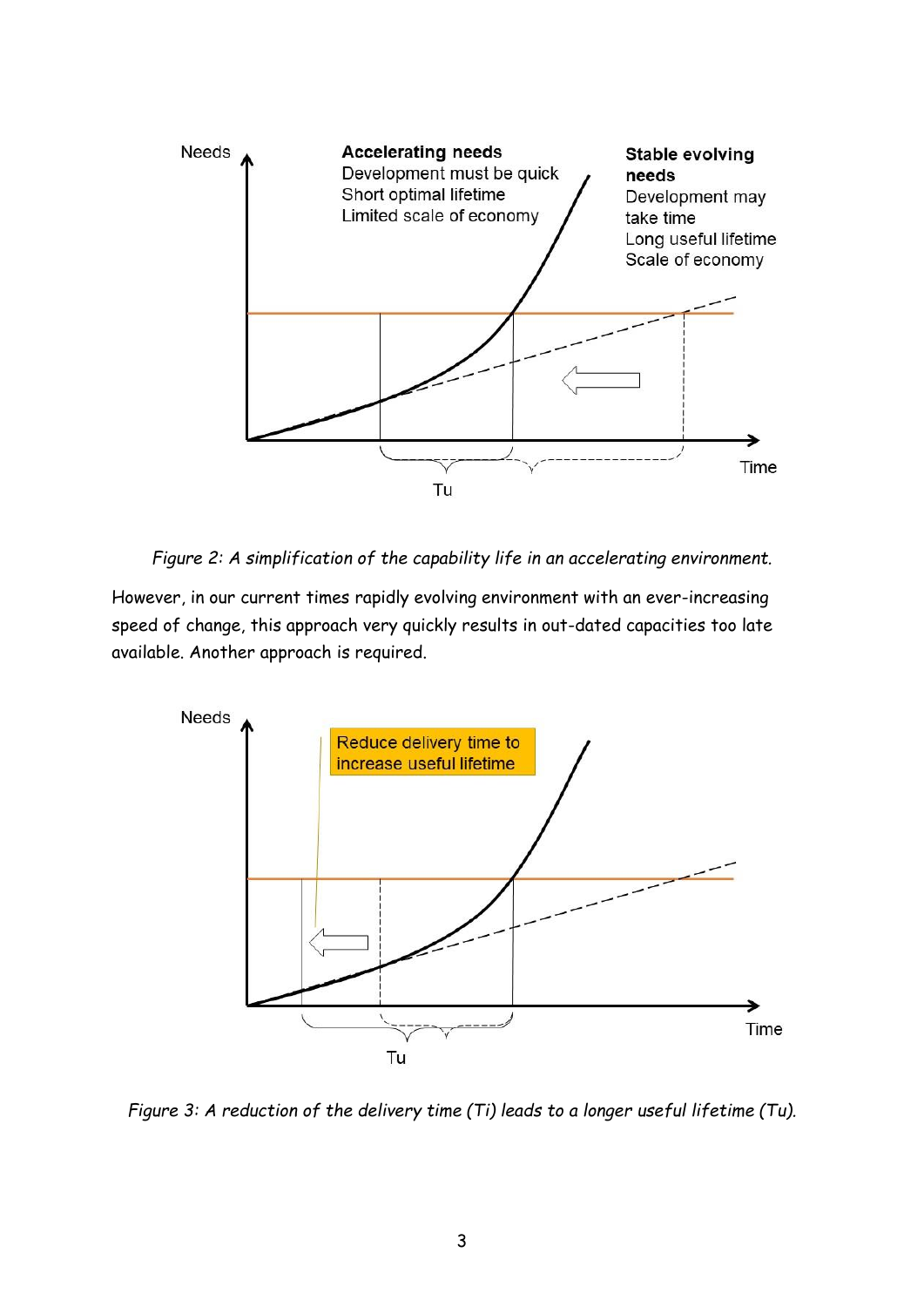Reducing the development and implementation time (Ti) will directly lead to a longer useful lifetime wherein the capability is superior. Therefore, transformation and agile innovation are important tools. One way to do achieve this is to reduce the requirements for the capability. This might reduce the marginal gain, but it is an important step towards a broader answer to our question on how to approach the problem of delivering the right balance, the trade-off between quantity and quality. How to deliver capabilities to meet the level of ambition?



<span id="page-3-0"></span>

But before we can do that, we need to discuss spiral development.

## Spiral Development

Spiral development is "a process for developing and transformation of capabilities within which the end-state requirements are not known at program initiation but are refined through continuous user feedback, experimentation, and risk management so that each increment provides the user the best possible capability".

A characteristic of spiral development is that the users are constantly involved from the start of the process and are thus co-developers. Resources are made available to conduct early operational experiments. This makes it possible to test very quickly and at low cost whether the concept has a chance of satisfying effectively. This results in "greater space to learn" and "less impact of mistakes". After each iteration, the concept and requirements are revised in the light of lessons learned and changing circumstances. The goal of "spiral development" is to obtain a product that evolves with the needs of the end-user.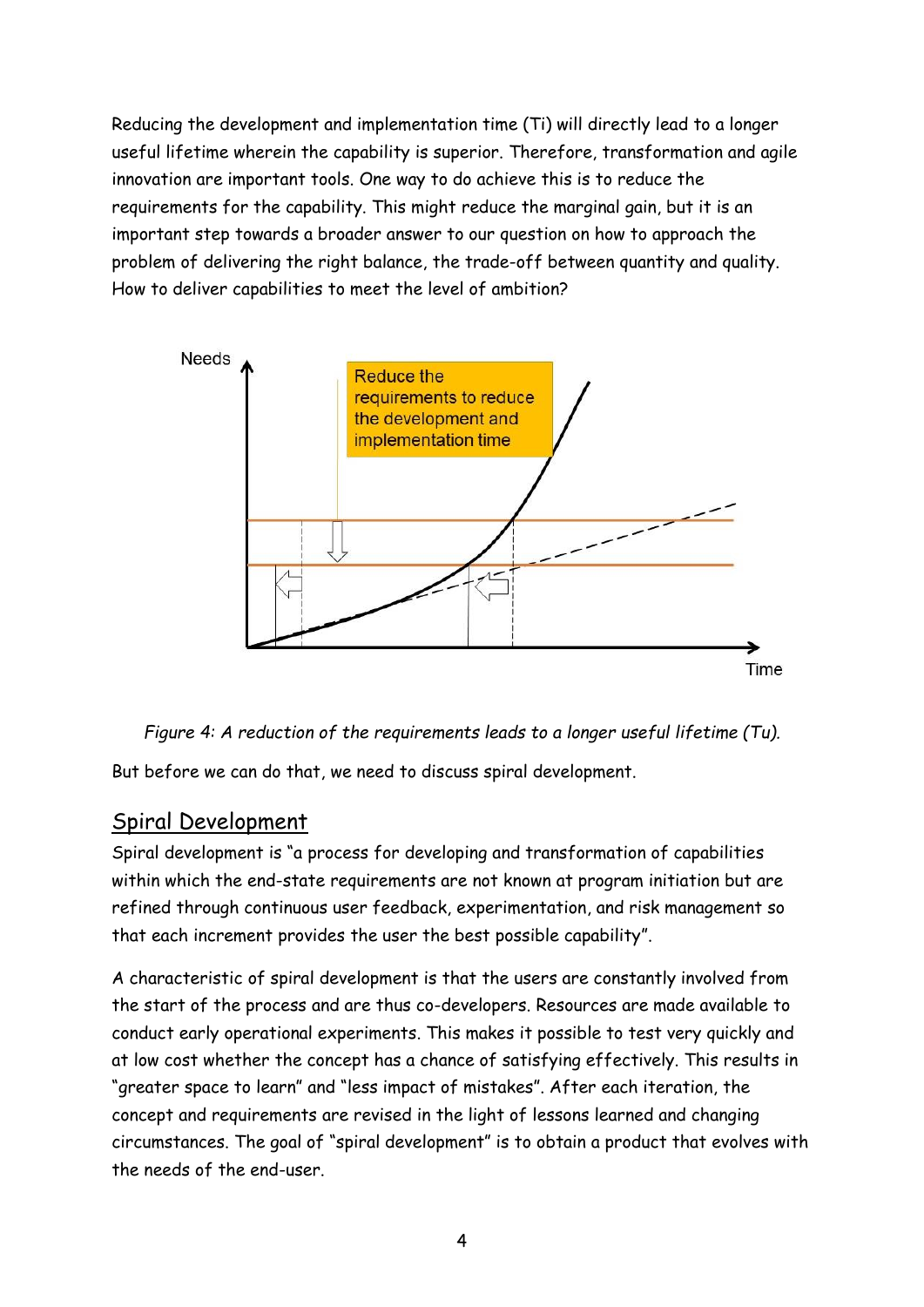Although spiral development 'pur sang' aims at delivering a final capability, we can easily adapt it to deliver intentionally an ever-evolving stream of capability packages. The capability to match the LoA needs to be divided into layers. The number of layers is a function of several variables like the size of the main platform, the speed of technological evolution, the maturity of the capability, the number of systems… If we elaborate on [Figure 4](#page-3-0) by adding our adapted spiral development approach, we understand why reducing the requirements may prove opportune, even if that means a reduced marginal gain of Tu.



*Figure 5: The application of spiral development on the capability life cycle.*

To explain the approach a bit more in detail, let us use three layers. We define these layers related to the LoA by the minimum quantity of capabilities need to satisfy combinations of scenarios with a similar likelihood:

- $\cdot$  1<sup>st</sup> layer: routine (most likely);
- 2<sup>nd</sup> layer: less likely;
- 3<sup>rd</sup> layer: unlikely.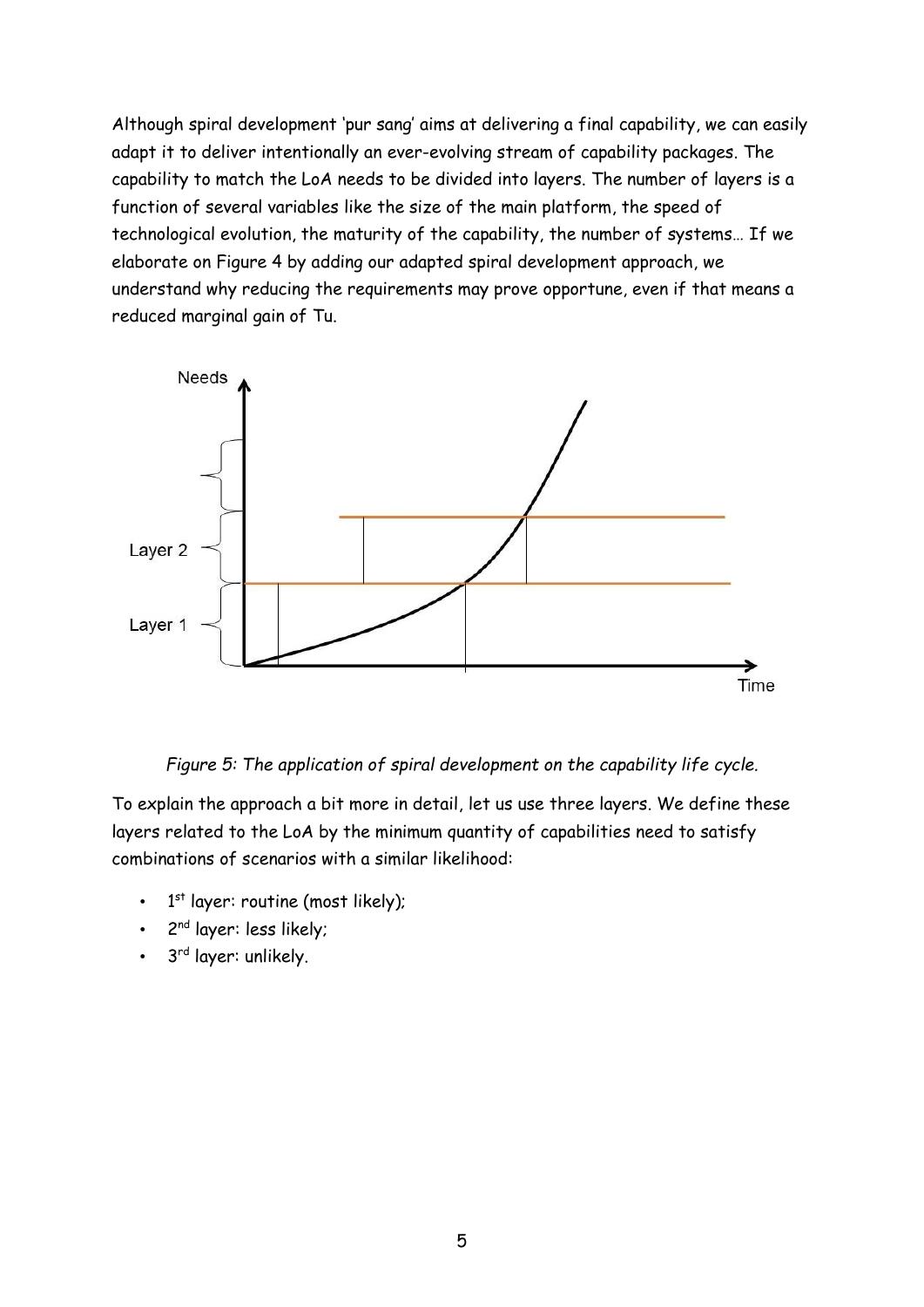

*Figure 6: Layers as a function of the likelihood of executing parts of the LoA.*

While we spiral towards the evolving requirements, we add the approach of layered acquisition. In doing so, we provide the latest spiral outcome, i.e., the most modern capability at high readiness to the most likely combination of scenarios. We foresee the 'older' core capability for the less likely layer.



<span id="page-5-0"></span>*Figure 7: Layered acquisition linked to the likelihood of executing parts of the LoA.*

Combining [Figure 4](#page-3-0) and [Figure 7,](#page-5-0) results in a chessboard-like approach to capability life cycle management. In our case, the initial first layer capabilities move after the introduction of a next spiral capability to the second layer, the second spiral to the third layer, the third is phased out.